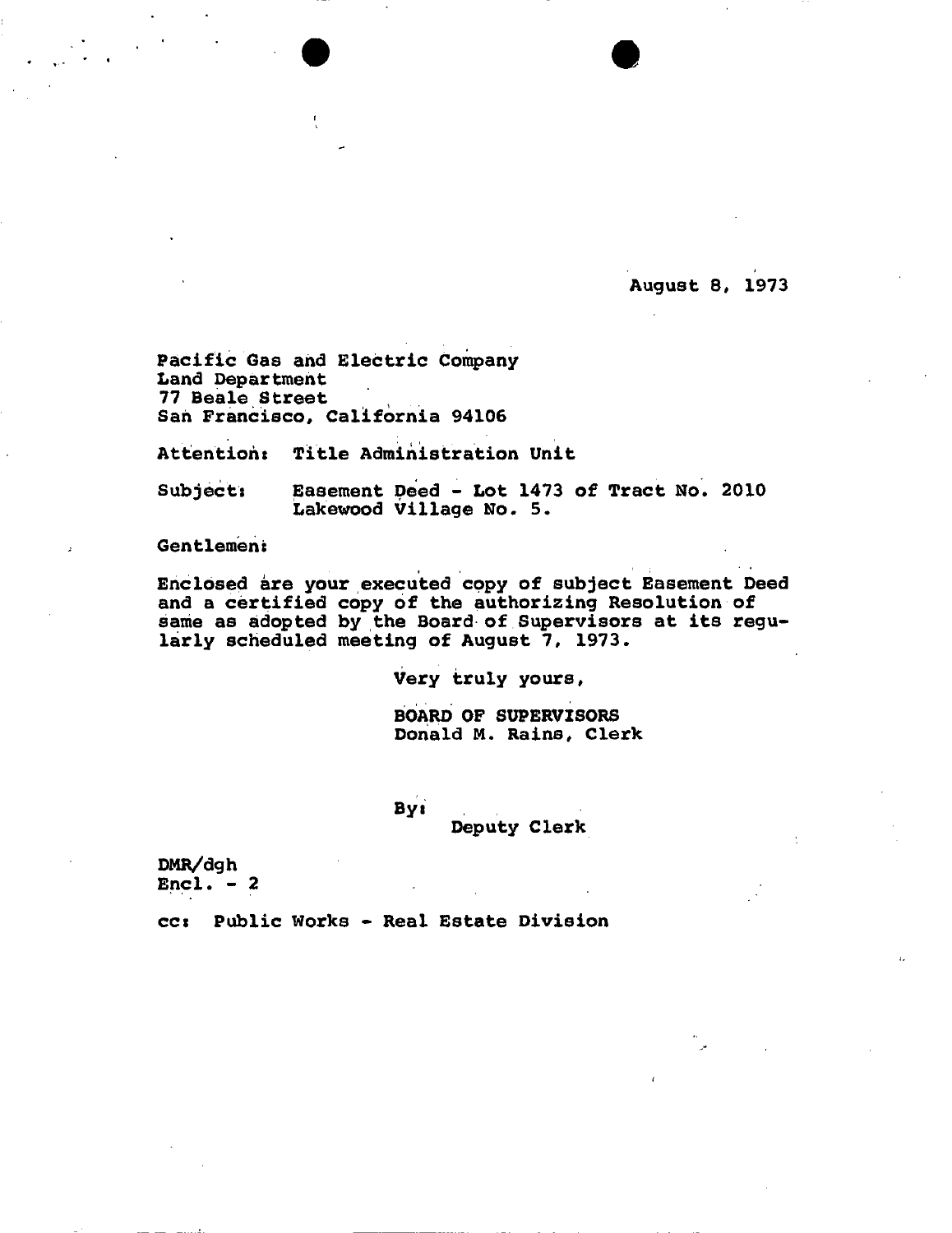2483-1 EX

## RESOLUTION AUTHORIZING EXECUTION OF EASEMENT DEED TO PACIFIC GAS AND ELECTRIC COMPANY. A CALIFORNIA CORPORATION

WHEREAS, Pacific Gas and Electric Company, a California corporation, has requested the County of Santa Clara to grant an easement over county-owned property for public utility purposes; and

WHEREAS, the Board of Supervisors of the County of Santa Clara, State of California, finds and determines that it is in the best public interest to grant the easement; and

WHEREAS, Section 50335 of the Government Code would authorize the grant of this easement;

NOW, THEREFORE, BE IT RESOLVED by this Board of Supervisors of the County of Santa Clara, State of California, that the County grant a public utility easement to Pacific Gas and Electric Company. a California corporation, and the Chairman of this Board is authorized and directed to execute said easement which is attached hereto as Exhibit "A."

PASSED AND ADOPTED by the Board of Supervisors of the County of Santa Clara, State of California, on 1973 AUG 7 by the following vote:

Supervisors MEHRRENS, SANCHEZ, CALVO, CORTESE, MC CORQUODALE **AYES** 

**NOES** Supervisors NONE

Supervisors Mehrkens ABSENT:

Chal man, pro tempore

*Chairman* **Board of Supervisors** 

DONALD M. RAINS,  ${\bf C}$ lerk A TTI Board of Supery

APPROVED AS TO FORM:

Decald V hompson **Assistant County Counsel** Dated: July 18, 1973

 $GJT:bc$ 

AUG 7 1973  $\frac{1}{2}$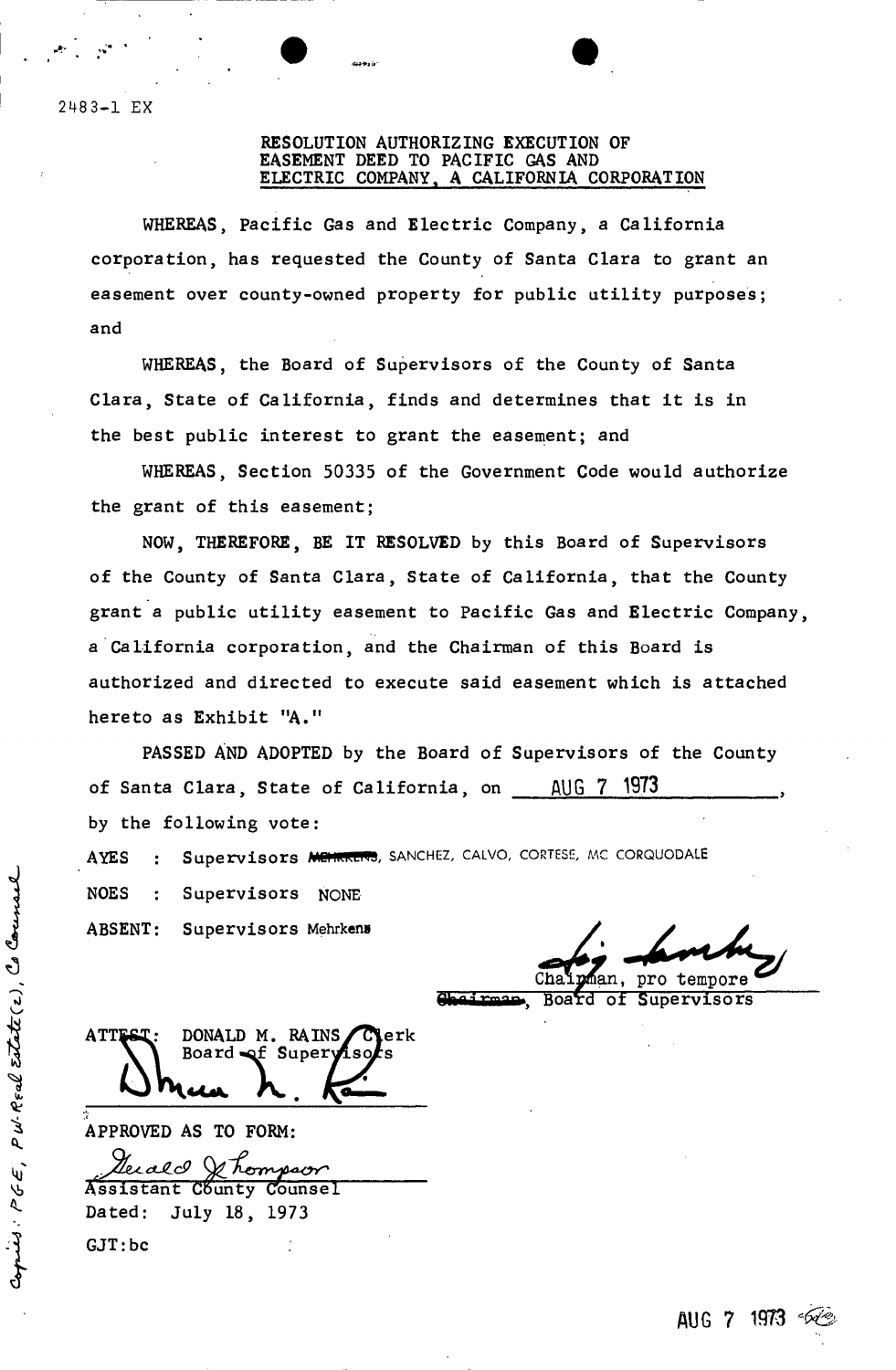| 62-3111 2-73 REV.                                                                                                                                   |  |     |                          |                 |
|-----------------------------------------------------------------------------------------------------------------------------------------------------|--|-----|--------------------------|-----------------|
| AFTER RESORDING<br>ITO:<br><b>RETU</b>                                                                                                              |  | FOR | <b>LORDER'S USE ONLY</b> |                 |
| PACIFIC GAS AND ELECTRIC COMPANY<br><b>Land Department</b><br>77 Beale Street<br>San Francisco, California 94106<br>Attn: Title Administration Unit |  |     |                          |                 |
| Location: City/Uninc_<br>the contract of the contract of the                                                                                        |  |     |                          |                 |
| Documentary Transfer Tax \$                                                                                                                         |  |     |                          |                 |
| Computed on Full Value of Property Conveyed, or                                                                                                     |  |     |                          |                 |
| $\triangle$ $\Box$ Computed on Full Value Less Liens & Encumbrances<br>Remaining at Time of Sale                                                    |  |     |                          |                 |
|                                                                                                                                                     |  |     |                          |                 |
| Signature of declarant or agent determining fax                                                                                                     |  |     |                          |                 |
|                                                                                                                                                     |  |     |                          | <b>EASEMENT</b> |

COUNTY OF SANTA CLARA, a public body of the State of Califvrnia,

first party, hereby grants to PACIFIC GAS AND ELECTRIC COMPANY, a California corporation,

-- -- -- - 1  $\cdot$  .  $\cdot$ 

> I"..•.•. ,

.second party, the right from time to time to construct, install, inspect, maintain, replace, remove, and use facilities of the type hereinafter specified, together with a right of way therefor, within a strip or parcel of land or along a route as hereinafter set forth, and also ingress thereto and egress therefrom, over and across the lands situate in the **-----City--of-**Sunnyvale, County of Santa Clara , State of California, described as follows:

Lot 1473 of TRACT NO. 2010 LAKEWOOD VILLAGE NO.5, as said lot is shown upon the map filed for record in Book 89 of Maps at page 17, Santa Clara County Records.

Said facilities shall consist of:

One or more underground pipes with suitable service pipes and connections for the conveyance of gas located within the strip of land described as follows:

**LXHBIT** 

A strip of land of the uniform width of 10 feet lying contiguous to and northerly of the southerly boundary line of said lands and extending from the westerly boundary line of the road known as Blazingwood Drive westerly 100.1 feet, more or less, to the easterly boundary line of the road known as Lawrence Expressway.

'"

 $\ddot{\cdot}$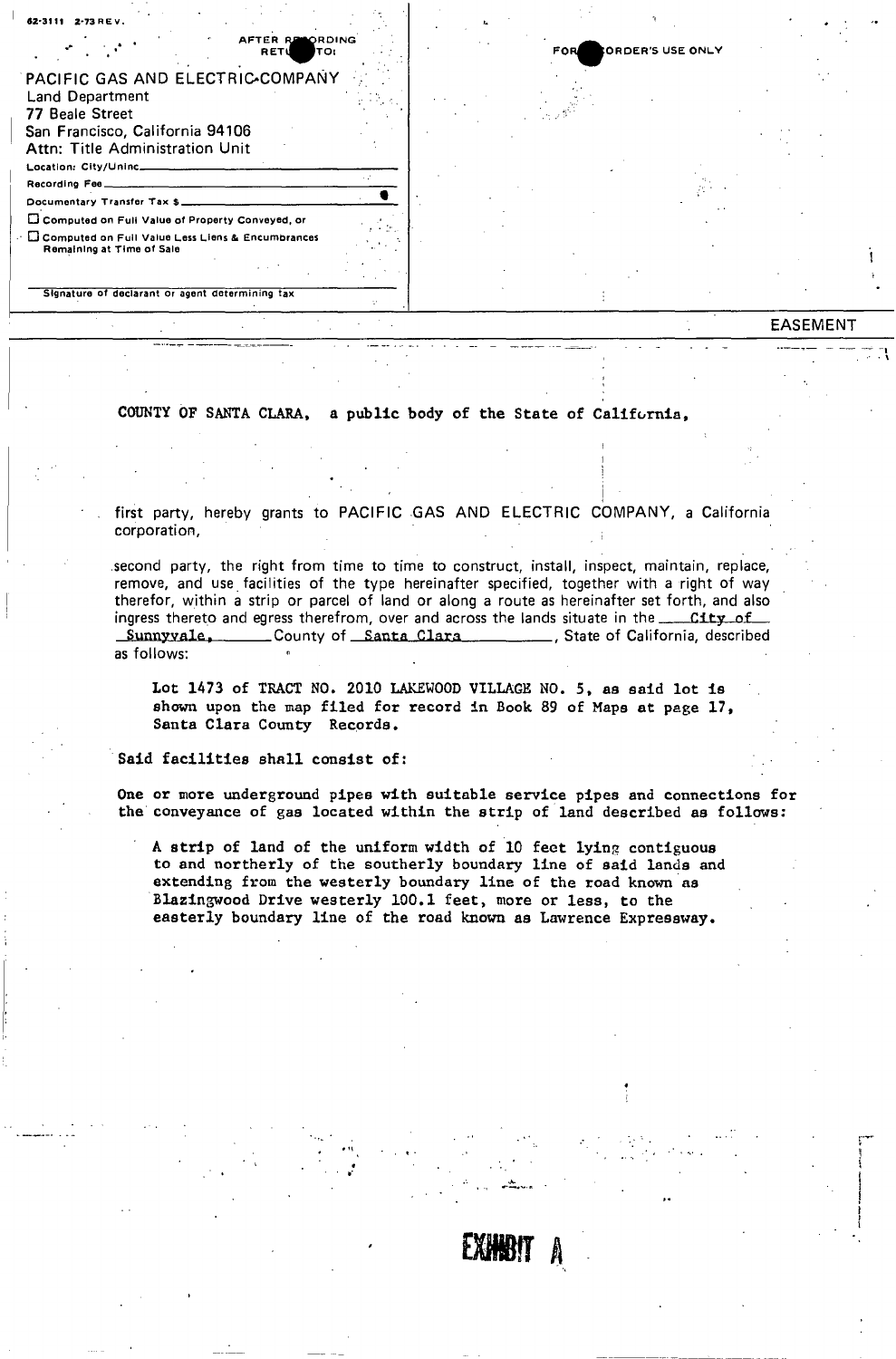• First party, shall not erect or construct any building or other structure or drill or operate any well within the strip of 1and hereinbefore described.

The provisions hereof shall inure to the benefit of and bind the successors and assigns of the respective parties hereto.

IN WITNESS WHEREOF first party has executed these presents this \_\_\_\_\_\_\_\_\_\_\_\_\_\_\_\_\_\_\_\_\_\_\_\_\_\_\_\_day of ,19 \_\_ .

> .., .<br>.<br>.  $^{\prime}$  ,  $\bullet$

.. • •

COUNTY OF SANTA CLARA

Executed in the presence of:

Attested by:

WITNESS

Prepared DOC

Checked TRK

GM 476018, SJL-8800, Map F-14, APN 104-20, NW4 of SE4 of  $\mathbf{M}$ 

# FOR NOTARY'S USE ONLY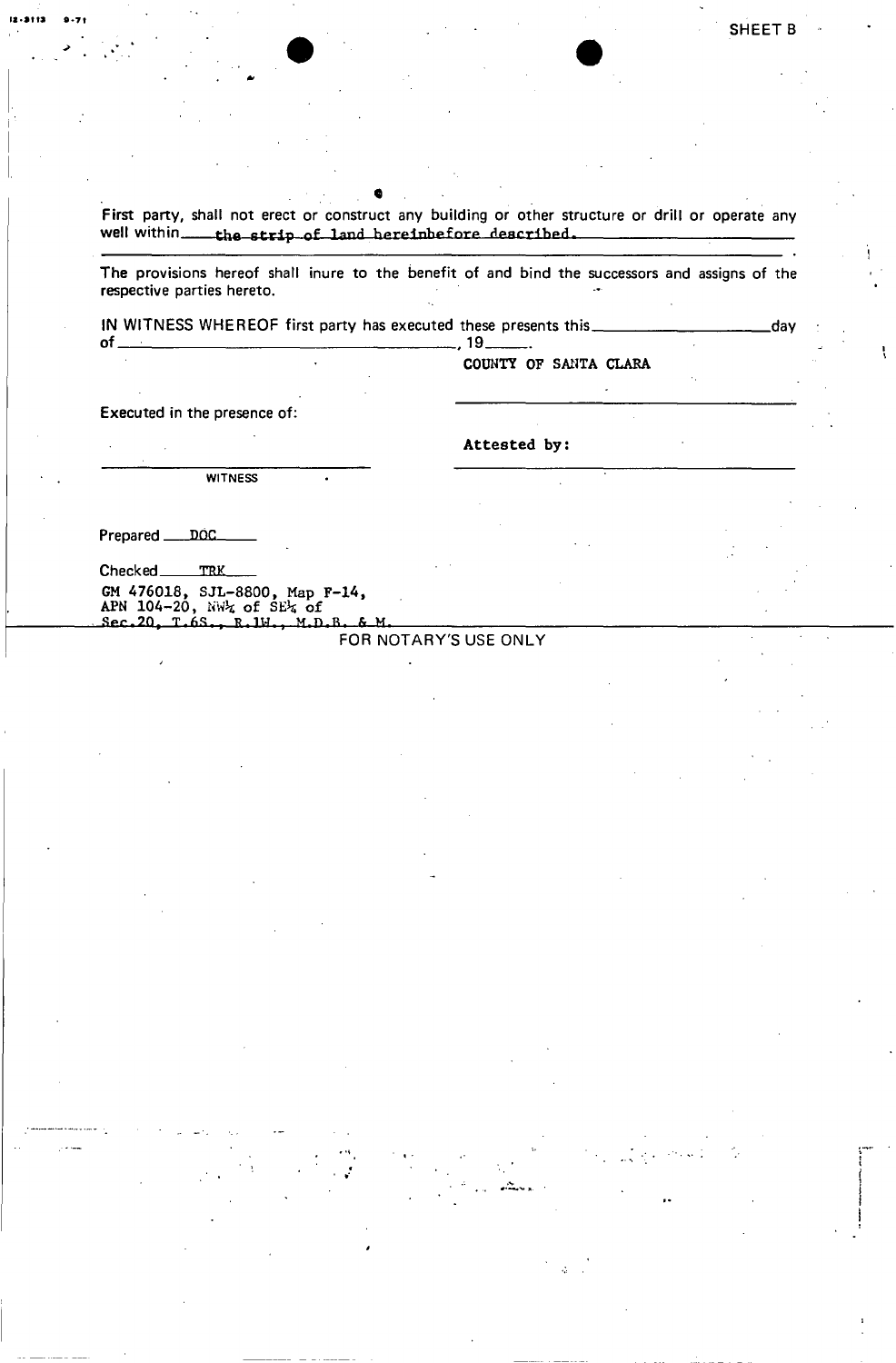$NW\frac{1}{4}$  of  $55\frac{1}{4}$ , Sec. 20, 7.65, R. IW,  $M.D.B|fM.$ 2010 NO. TRACT **BLAZING WOOD**  $20T$ **LOTII25** AWRENC /390 AVENUE SANDIA LOT 1473 LOT 7472 COUNTY  $OF$ CLARA SANTA N89°34'E XPRESSWAY **JAYKE** 100'E 10 SANTA CLARA CO. **DESCRIPTION**  $\overline{\mathsf{c}}$ ma. DAT **DESCRIPTION** APPROVED APN-104-20, MAP-F-14, FB-83-30 G.M. 476018  $\overline{\mathbf{B}}$ Relocation Gas Line **SUPERSEDES** DSGN SUPERSEDED BY Improvment Street DR. SHEET No. SHEETS  $C<sub>H</sub>$ INC. SUNNYVALE  $\overline{O.K}$ **SJL-8800 ELECTRIC COMPANY** c GAs  $6.28 - 73$  $5245$ **PRINTED ON DIEPO NO. 10**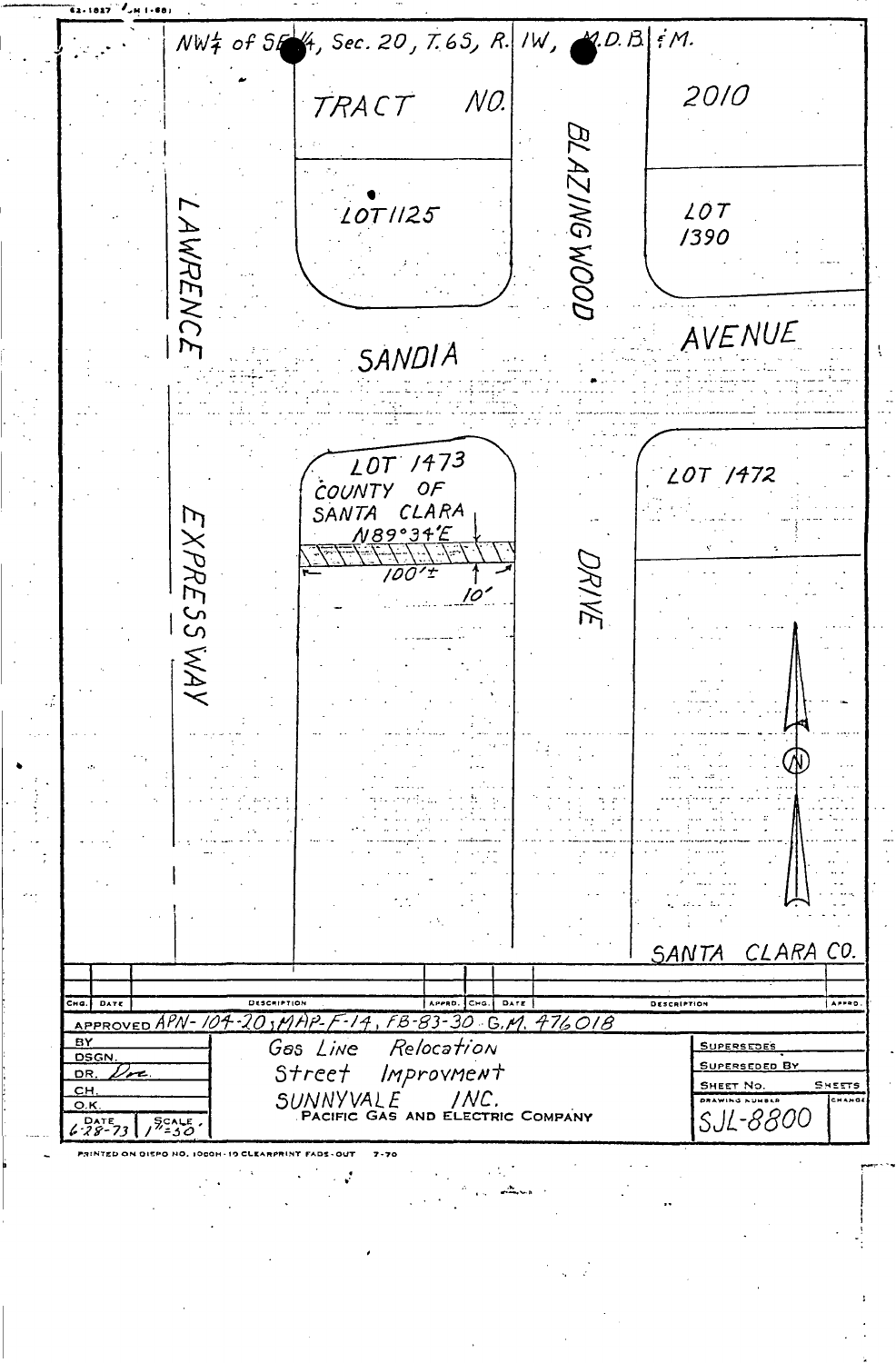| 62-3111<br>$2,73$ REV.<br><b>DRDING</b><br>AFTER I<br>RETURN TO:                                                                                                                        | $\mathcal{L}_\bullet$<br>FOR RECORDER'S USE ONLY |
|-----------------------------------------------------------------------------------------------------------------------------------------------------------------------------------------|--------------------------------------------------|
| PACIFIC GAS AND ELECTRIC COMPANY<br><b>Land Department</b><br>77 Beale Street<br>San Francisco, California 94106<br>Attn: Title Administration Unit<br>Location: Clty/Uninc____________ |                                                  |
| Recording Fee_<br>Documentary Transfer Tax \$_<br>Computed on Full Value of Property Conveyed, or<br>Computed on Full Value Less Liens & Encumbrances<br>Remaining at Time of Sale      |                                                  |
| Signature of declarant or agent determining tax                                                                                                                                         |                                                  |

#### EASEMENT

### COUNTY OF SANTA CLARA, a public body of the State of Califurnia,

first party, hereby grants to PACIFIC GAS AND ELECTRIC COMPANY, a California corporation,

second party, the right from time to time to construct, install, inspect, maintain, replace, remove, and use facilities of the type hereinafter specified, together with a right of way therefor, within a strip or parcel of land or along a route as hereinafter set forth, and also ingress thereto and egress therefrom, over and across the lands situate in the  $City of$ **Sunnyvale, County of Santa Clara** *County*, State of California, described as follows:

Lot 1473 of TRACT NO. 2010 LAKEWOOD VILLAGE NO. 5, as said lot is shown upon the map filed for record in Book 89 of Maps at page 17, Santa Clara County Records.

Said facilities shall consist of:

One or more underground pipes with suitable service pipes and connections for the conveyance of gas located within the strip of land described as follows:

A strip of land of the uniform width of 10 feet lying contiguous to and northerly of the southerly boundary line of said lands and extending from the westerly boundary line of the road known as Blazingwood Drive westerly 100.1 feet, more or less, to the easterly boundary line of the road known as Lawrence Expressway.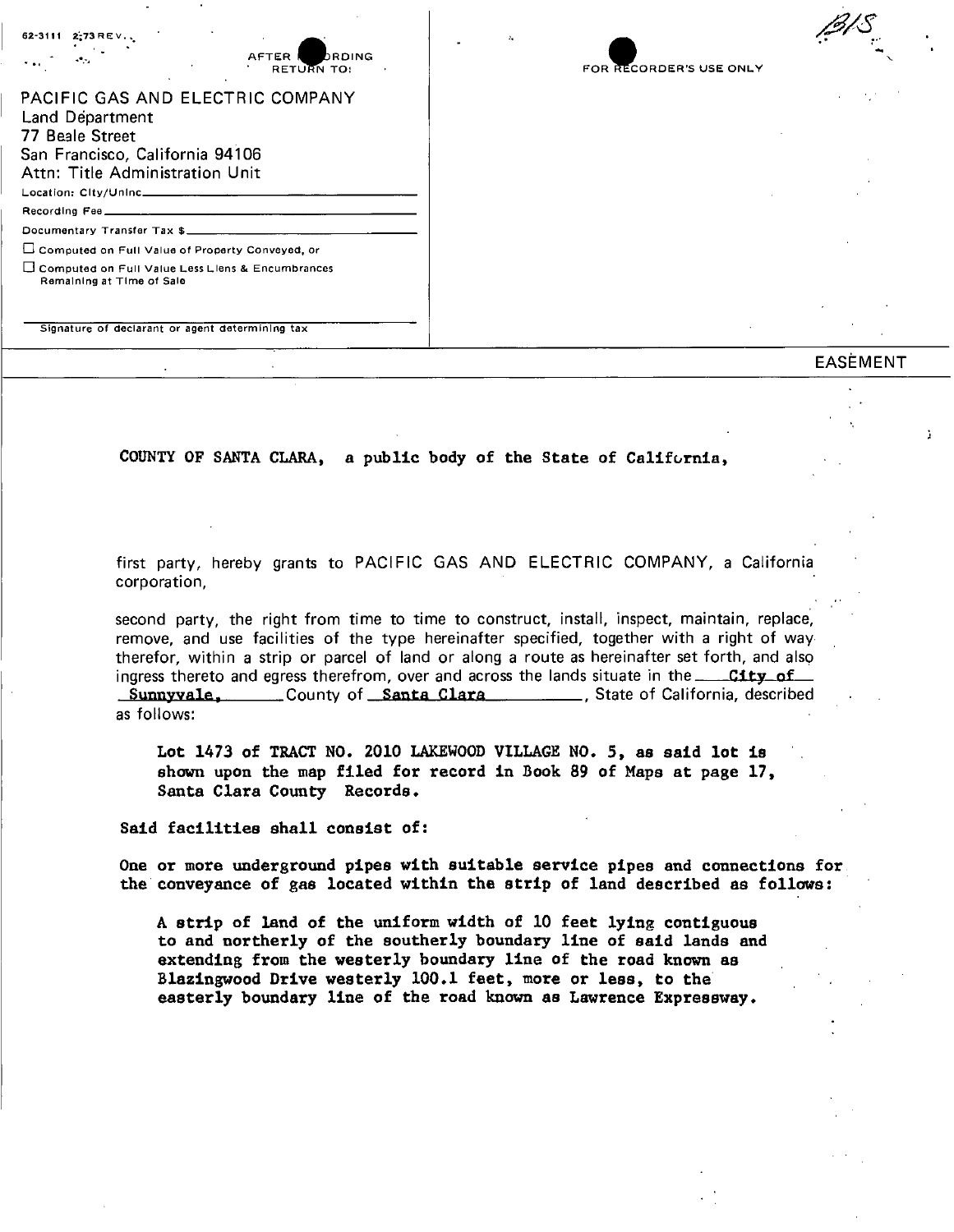First party, shall not erect or construct any building or other structure or drill or operate any well within the strip of land hereinbefore described.

 $\bullet$   $\bullet$   $\bullet$   $\bullet$   $\bullet$ 

**6a·3113 g.·71**

The provisions hereof shall inure to the benefit of and bind the successors and assigns of the respective parties hereto.

-------------------------------------------------------------------------,.

| IN WITNESS WHEREOF first party has executed these presents this $\frac{1}{19}$<br>$A \cup G$ . 7<br>of _____________        | _day<br>_. 19_                                                 |
|-----------------------------------------------------------------------------------------------------------------------------|----------------------------------------------------------------|
| Executed in the presence of:                                                                                                | COUNTY OF SANTA CLARA<br>Chairman "pro tempere<br>Attested by: |
| <b>WITNESS</b>                                                                                                              | DONALD M. RAINS-<br>Clerk of the Board of Supervisors          |
| Prepared DOC                                                                                                                | APPROVED AS TO FORM<br><u>Derase of hompoor</u>                |
| Checked TRK                                                                                                                 |                                                                |
| GM 476018, SJL-8800, Map F-14,<br>APN $104-20$ , NW <sub>2</sub> of SE <sub>2</sub> of<br>Sec. 20, T.6S., R.1W., M.D.B. & M |                                                                |
| FOR NOTARY'S USE ONLY                                                                                                       |                                                                |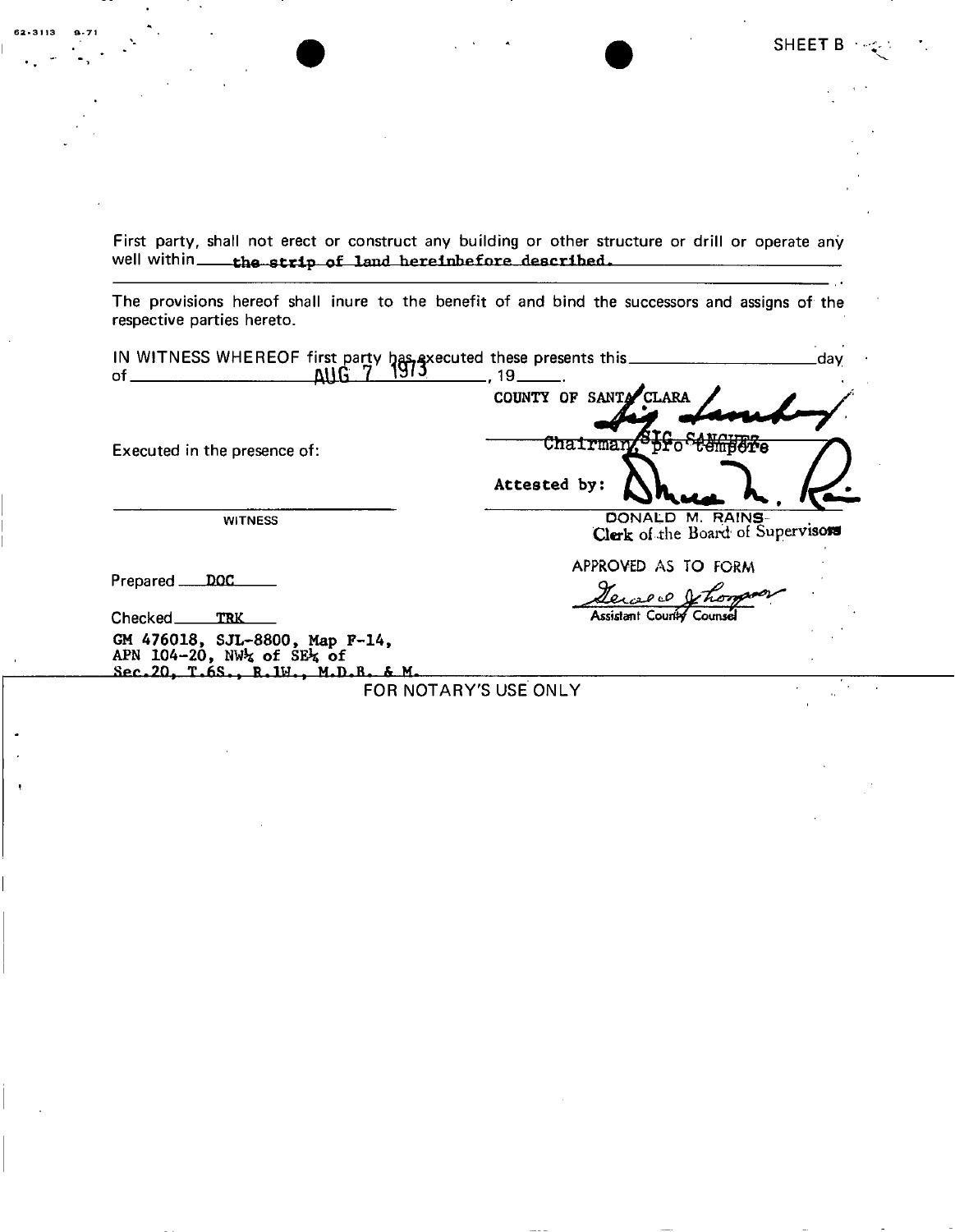| STATE OF CALIFORNIA<br>88<br>COUNTY OF SANTA CLARA                                                                                                                                                                                                                                                                                                                                                                                             |  |
|------------------------------------------------------------------------------------------------------------------------------------------------------------------------------------------------------------------------------------------------------------------------------------------------------------------------------------------------------------------------------------------------------------------------------------------------|--|
| before me Drina Collins<br>้ 1 O<br>73<br><b>On</b><br>personally appeared Sig Sanchez<br>and<br>Donald M. Rains<br>known to me to be that                                                                                                                                                                                                                                                                                                     |  |
| ViCe-<br>Chairman and Clerk of the Board of Supervisors of the County of<br>Santa Clara, State of California, respectively, and known to me to<br>be the persons who executed the within instrument on behalf of said                                                                                                                                                                                                                          |  |
| County, and acknowledged to me that said County of Santa Clara<br>authorized execution of the same.                                                                                                                                                                                                                                                                                                                                            |  |
| e di minimum in international composition de la contrata de la construcción de la construcción de la construcción de la construcción de la construcción de la construcción de la construcción de la construcción de la constru<br>OFFICIAL SEAL for said county and state<br>DRINA COLLINS<br>DRINA COLLINS<br>NOTARY PUBLIC<br>NATARY PUBLIC<br>NATARY PUBLIC<br>Santa Clara County, Calif.<br>My Commission Expire <del>s Dec. 1, 1973</del> |  |

 $\label{eq:2.1} \mathcal{L}(\mathcal{L}(\mathcal{L})) = \mathcal{L}(\mathcal{L}(\mathcal{L})) = \mathcal{L}(\mathcal{L}(\mathcal{L})) = \mathcal{L}(\mathcal{L}(\mathcal{L})) = \mathcal{L}(\mathcal{L}(\mathcal{L}))$ 

 $\begin{aligned} \mathbf{y} & = \mathbf{y} \cdot \mathbf{y} \end{aligned}$ 

 $\label{eq:2} \frac{1}{\sqrt{2}}\sum_{i=1}^n\frac{1}{\sqrt{2}}\sum_{j=1}^n\frac{1}{j!}\sum_{j=1}^n\frac{1}{j!}\sum_{j=1}^n\frac{1}{j!}\sum_{j=1}^n\frac{1}{j!}\sum_{j=1}^n\frac{1}{j!}\sum_{j=1}^n\frac{1}{j!}\sum_{j=1}^n\frac{1}{j!}\sum_{j=1}^n\frac{1}{j!}\sum_{j=1}^n\frac{1}{j!}\sum_{j=1}^n\frac{1}{j!}\sum_{j=1}^n\frac{1}{j!}\sum_{j=1}^$ 

 $\frac{1}{\sqrt{2}}$ 

 $\frac{1}{2}$ 

 $\frac{1}{2} \sum_{i=1}^{n} \frac{1}{i} \sum_{j=1}^{n} \frac{1}{j} \sum_{j=1}^{n} \frac{1}{j} \sum_{j=1}^{n} \frac{1}{j} \sum_{j=1}^{n} \frac{1}{j} \sum_{j=1}^{n} \frac{1}{j} \sum_{j=1}^{n} \frac{1}{j} \sum_{j=1}^{n} \frac{1}{j} \sum_{j=1}^{n} \frac{1}{j} \sum_{j=1}^{n} \frac{1}{j} \sum_{j=1}^{n} \frac{1}{j} \sum_{j=1}^{n} \frac{1}{j} \sum_{j=1}^{n$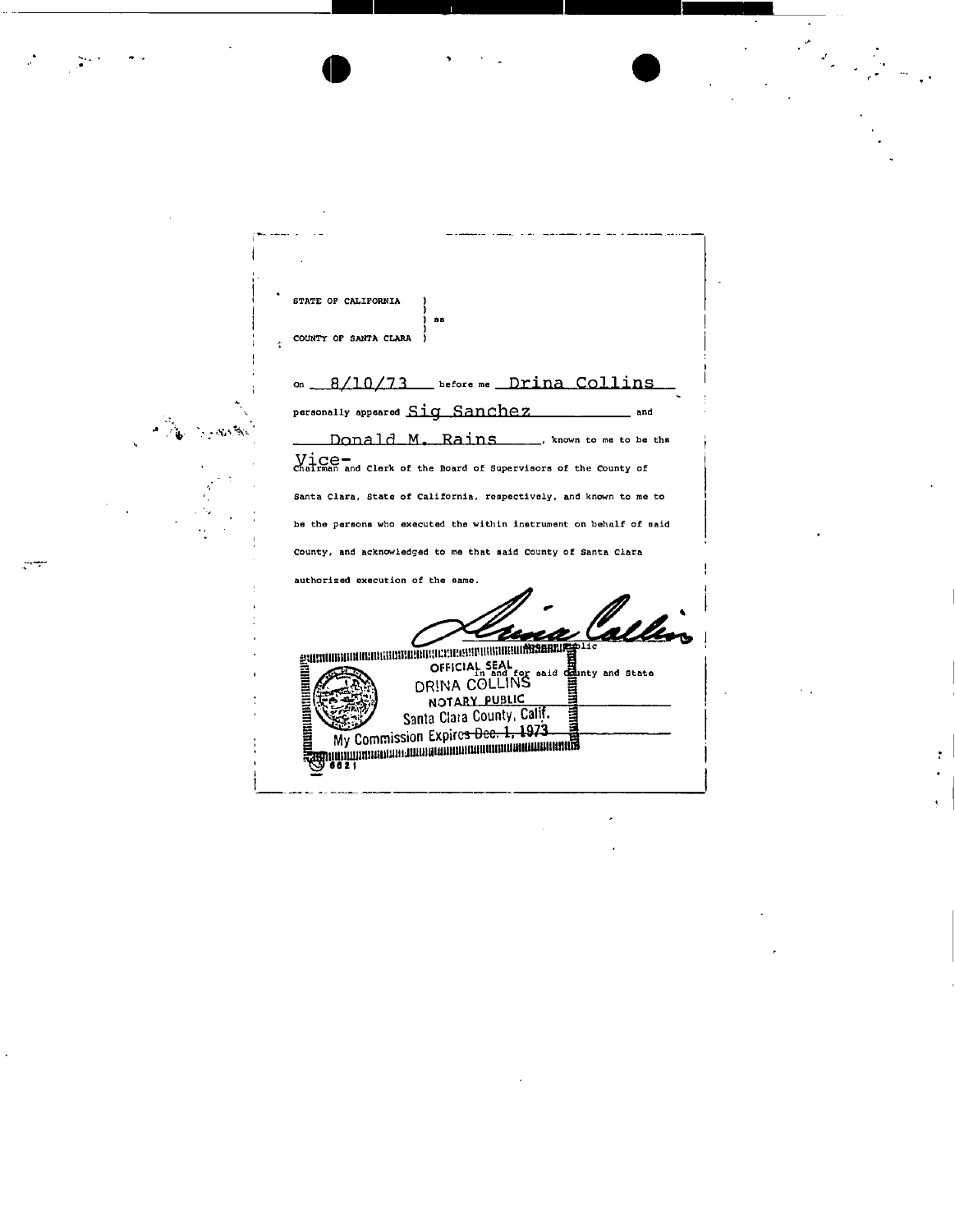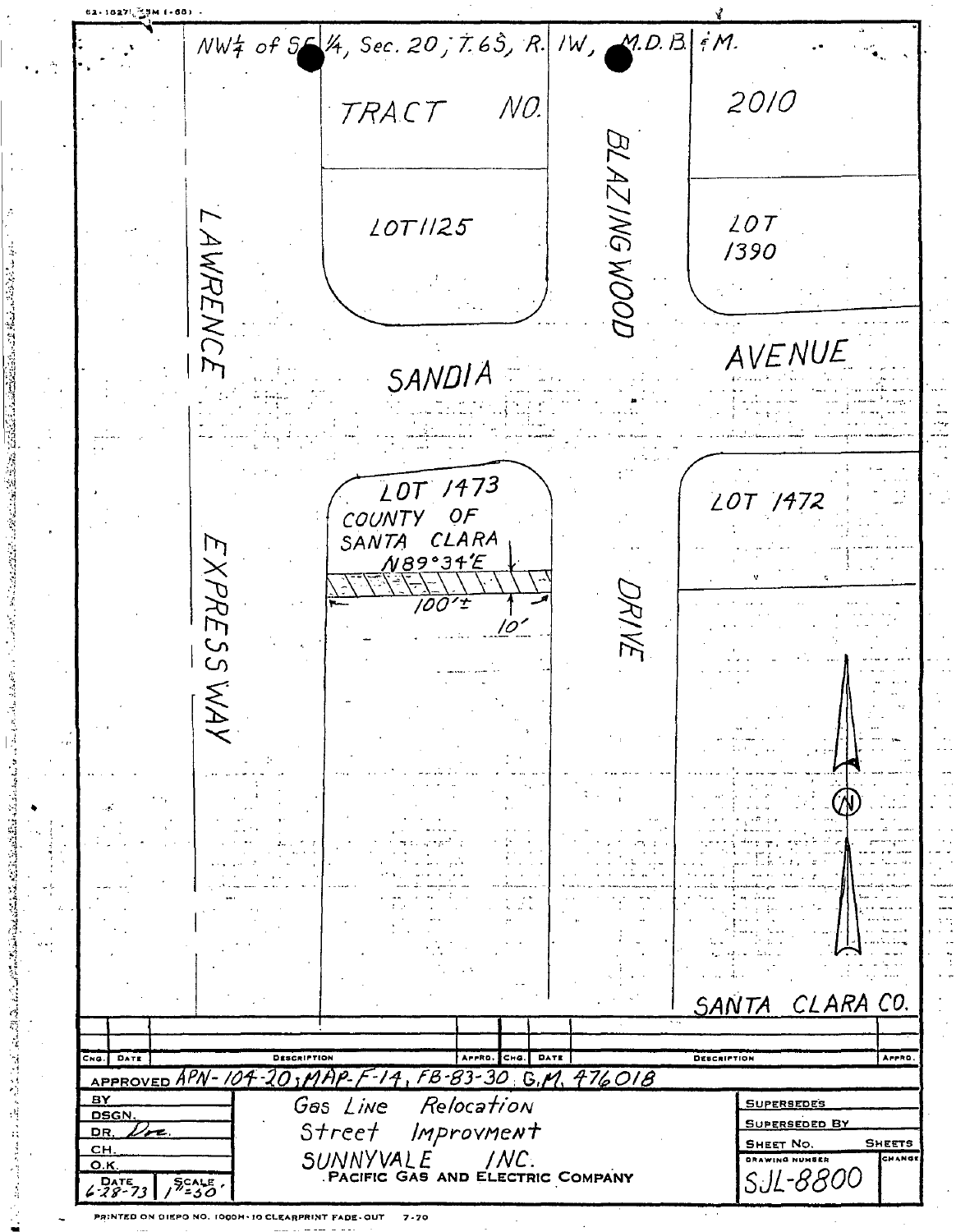| County of Santa Clal                                                                                                                                                                          | <b>Department of Public Works</b><br>1555 Berger Drive<br>San Jose, California 95112 |
|-----------------------------------------------------------------------------------------------------------------------------------------------------------------------------------------------|--------------------------------------------------------------------------------------|
| California                                                                                                                                                                                    |                                                                                      |
| TRANSMITTAL MEMORANDUM                                                                                                                                                                        | S.D.                                                                                 |
| Page 1 of 1                                                                                                                                                                                   | July 24, 1973<br>DATE:                                                               |
| FOR:<br>BOARD OF SUPERVISORS AGENDA OF                                                                                                                                                        | August 7, 1973                                                                       |
| HODGE, REAL ESTATE DIVISION, PUBLIC WORKS<br>FROM:                                                                                                                                            |                                                                                      |
| RESOLUTION AUTHORIZING EXECUTION OF EASEMENT DEED TO<br>TITLE:<br>PACIFIC GAS & ELECTRIC COMPANY<br>EASEMENT DEED                                                                             |                                                                                      |
| DESCRIPTION:                                                                                                                                                                                  |                                                                                      |
| Parcel 2483-1 EX                                                                                                                                                                              |                                                                                      |
| A parcel of land located at the southwest corner of Sandia Drive<br>and Lawrence Expressway, Sunnyvale purchased for improving the inter-<br>section of Lawrence Expressway and Sandia Drive. |                                                                                      |
| This easement to P. G. & E. is for the purpose of relocating an<br>existing underground gas line which is being displaced by the County<br>project in this area.                              |                                                                                      |
| 10 ft. x 100 ft. = 1,000 s.f. easement area                                                                                                                                                   |                                                                                      |
| Recommended Action:                                                                                                                                                                           |                                                                                      |
| Execute Resolution and Grant Deed.                                                                                                                                                            |                                                                                      |
|                                                                                                                                                                                               |                                                                                      |
| EDH: jay                                                                                                                                                                                      |                                                                                      |
|                                                                                                                                                                                               |                                                                                      |
| cc: County Counsel                                                                                                                                                                            |                                                                                      |
| NOTE:                                                                                                                                                                                         |                                                                                      |
|                                                                                                                                                                                               |                                                                                      |
| No Environmental Impact Statement or Negative Declaration is<br>required. This is a minor relocation of an existing underground<br>easement and this class of action is categorically exempt. |                                                                                      |
|                                                                                                                                                                                               |                                                                                      |
|                                                                                                                                                                                               |                                                                                      |
|                                                                                                                                                                                               |                                                                                      |
| JAMES PO!<br>APPROVED:                                                                                                                                                                        | HOWARD CAMPEN                                                                        |
| BOARD ACTION:<br>AGENDA DATA:<br>DATE:<br>TTEM NO.                                                                                                                                            | $AUG$ $7$<br>1973                                                                    |

 $\frac{1}{2}$  (1755 REV 2/73

 $\mathbf{L}$ 

 $\mathcal{L}$